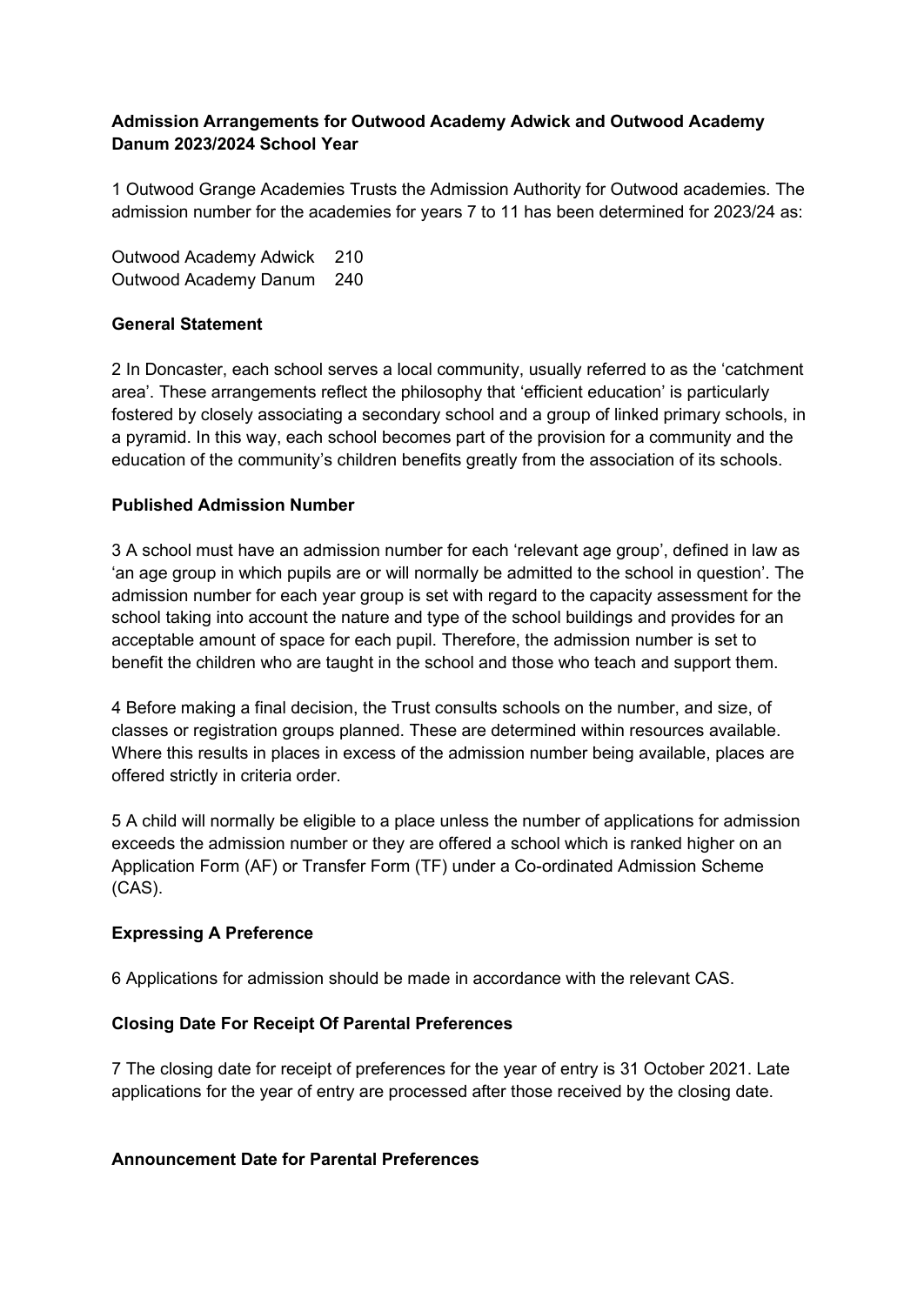8 For those applications received by the closing date noted in 7 above, emails and letters will be sent to parents on 1 March 2023.

## **Admission Policy 2023/2024**

## **Eligibility For A Place At A School - Oversubscription Criteria**

9 This section outlines the criteria to be used to decide upon eligibility for a place where the number of preferences exceeds the Published Admission Number.

After the admission of pupils with an Education, Health and Care Plan or Statement of Special Educational Need naming the school, preferences for each school will be sorted in the order of the criterion outlined below. Each of the remaining criteria is applied in order of priority as tie breakers, with criterion d) being the final tie breaker.

a) Looked After Children and all previously Looked After Children

#### b) Catchment Area

Children who are ordinarily resident in the catchment area of the preferred school. (Details of Catchment Areas are available from the LA at www.doncaster.gov.uk/admissions) For applications for the year of entry, a catchment area school will be determined in relation to the address at which the pupil is ordinarily resident on the closing date. Once a waiting list is formed, a child's place on that list will be updated in light of any new address. For other admissions the applicable date is the date of application.

### c) Siblings

Children who are living within the same family unit (e.g. stepchildren) who will be attending the requested school, (excluding nursery), at the point of admission. Where the requested school is an infant school, attendance at a linked junior school will be included.

### d) Link Schools

Children attending a school which is a linked pyramid school and who have, on the closing date for late applications, attended that school continuously for more than one calendar year.

### e) Proximity

Children who live nearest to the requested school measured in a straight line from the centre point of the child's ordinary place of residence, to the entrance nearest to the reception point of the school building. In the case of split site schools, 'entrance nearest to the reception point' will refer to the site the pupil attends for the purpose of morning registration.

If two or more pupils live equidistant from the school, the distance each pupil lives by road from the preferred school will be measured and the place offered to the pupil who lives nearest by this means. In the event of this being equal (e.g. in the case of flats), places will then be decided by Random Allocation. Measurements will be made using ONE provided by Capita Education Services and/or ArcView GIS provided by Environmental Systems Research Institute Inc. or suitable substitute.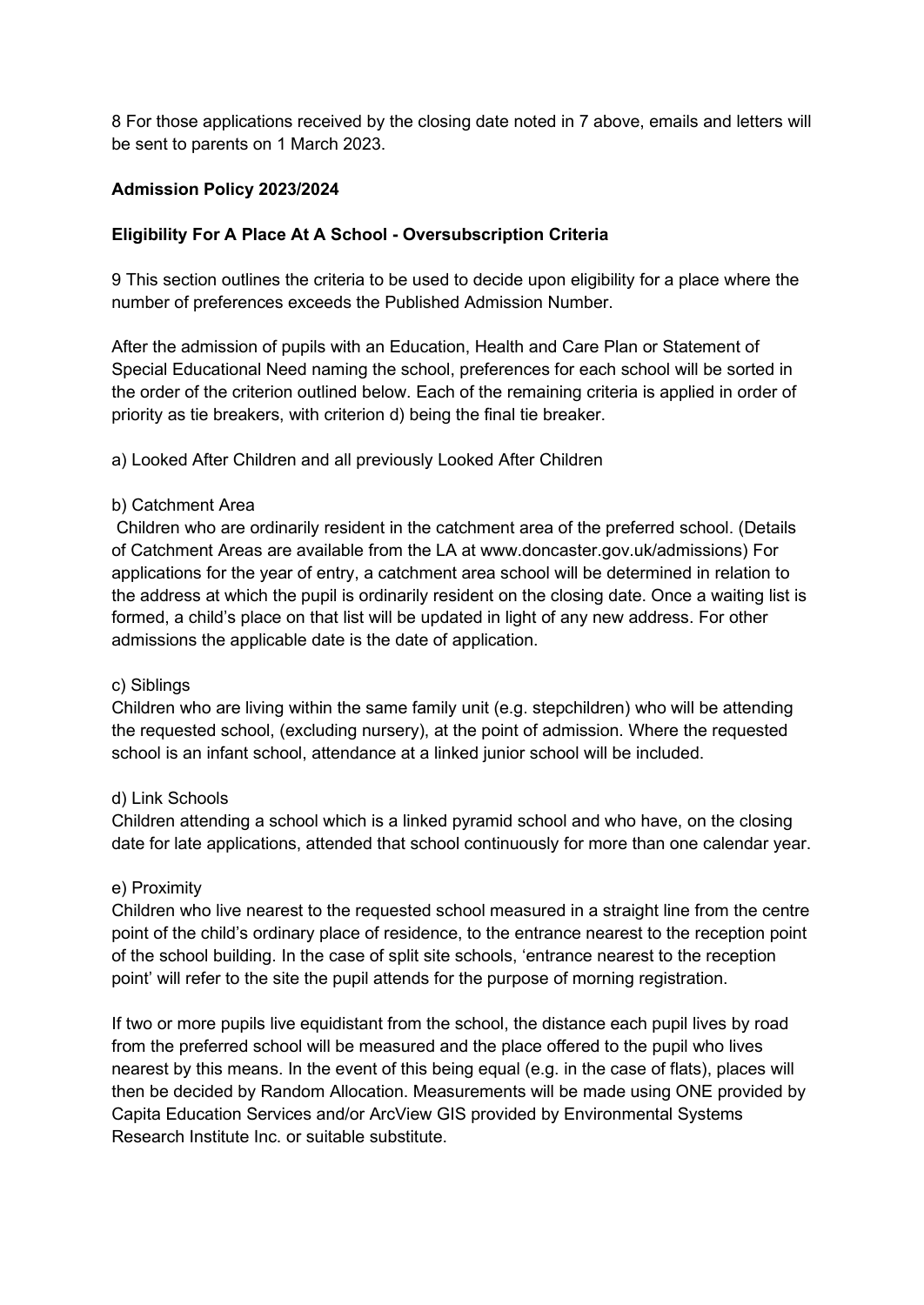Where a place is only available in any of the above criterion for one child from a multiple birth i.e. twins, each child will be offered a place.

# **The Offer Of A Place At A School**

11 Decisions will be sent to parents in accordance with the Authority's CAS. i.e. for those received by the closing date the national announcement date is 1 March 2023.

# **Waiting Lists**

12 For the year of entry, pupils will be added to the waiting list(s) of schools where they are refused a place and those schools were ranked higher on the AF than the place offered. Late applications will continue to be added to a list in criteria order. A change of address can affect a pupil's position on the waiting list. Places on the waiting list will be strictly prioritised in criteria order given above and will operate until the end of the autumn term i.e. 31 December 2023.

13 Places will only be allocated from the waiting list when the number of pupils falls below the Admission Limit of the school. Whilst the waiting list is in operation, when a place does become available it will be allocated to the child at the top of the list on the day that the LA receive written confirmation of the vacancy.

# **In Year Transfers**

14 Applications for in year transfers are considered in accordance with the LA's CAS.

15 Applications should be made on the LA's TF and submitted to the LA for consideration.

16 A pupil will be deemed eligible for admission if there are sufficient places (see point 22, regarding repeat applications) unless specific circumstances apply . However, a pupil will not be eligible for a place if the circumstances of the year group have changed since it was the year of entry and admission of an additional child would 'prejudice the provision of efficient education or the efficient use of resources'.

17 Where multiple applications are received for the same year group and there are insufficient places for all applicants, eligibility for admission will be considered in accordance with the admission criteria set out above

18 Where a place is not available, the application will normally be refused and the applicant will be offered the right of appeal to an independent appeals panel.

19 If a place is offered, the headteacher will, within two weeks of receiving confirmation from the LA of an offer of a place, determine a start date.

20 Pupils are normally admitted to a school at the start of the next new term other than: a. where the Headteacher in consultation with the LA considers that the pupil should be admitted earlier in the circumstances of the case, or;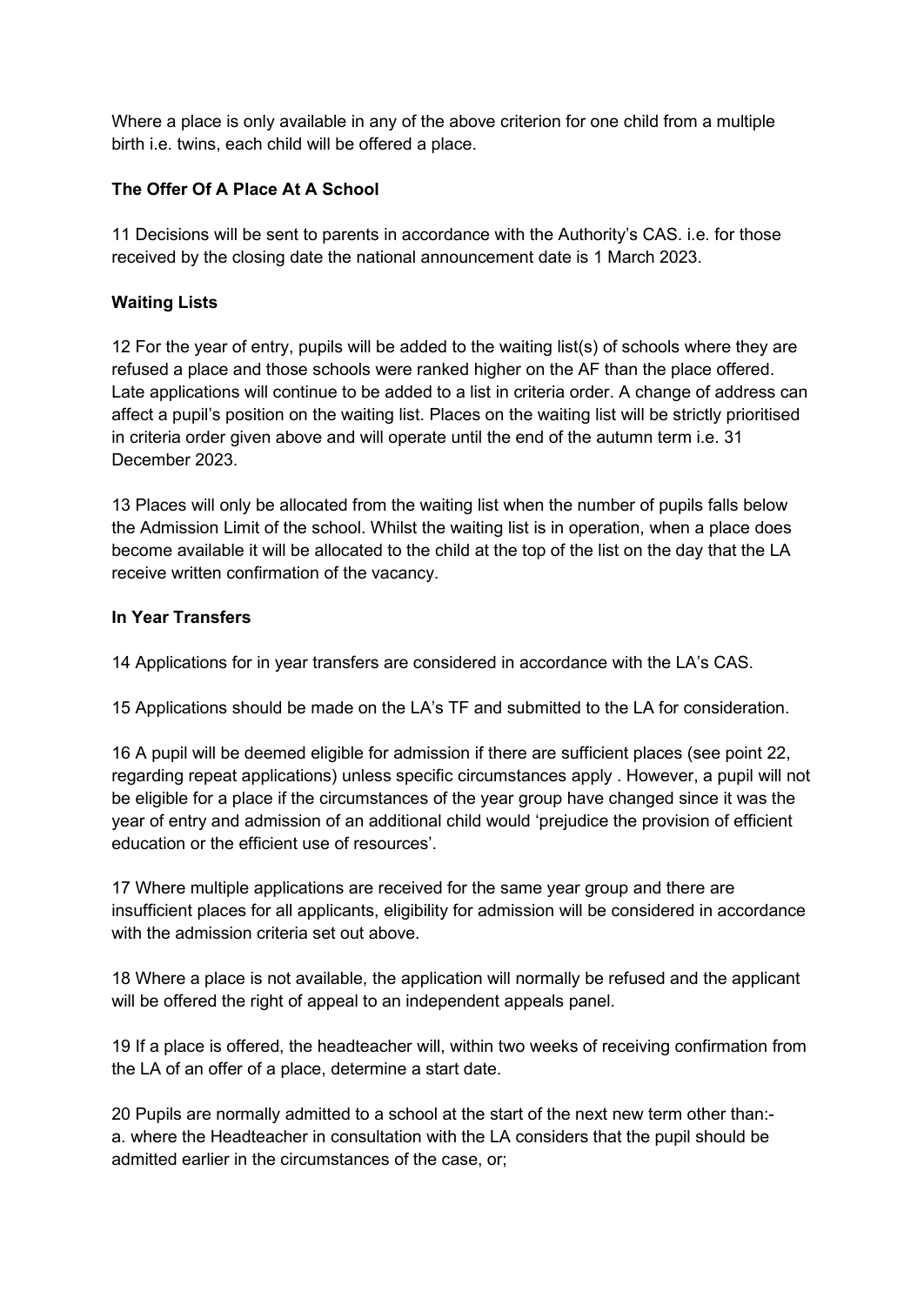b. where the previous school is not accessible with reasonable facility e.g. due to a move into Doncaster or the pupil would otherwise be expected to travel longer than 45 minutes to school by public transport, or;

c. the pupil is not on the roll of a school.

21 Pupils are required to start at the school within two weeks of the start date offered by the headteacher and places are not normally held open beyond this period. Applicants must be in a position to take up a place within this stated period.

22 Repeat applications made for the same year group during the same academic year will not be considered unless there has been significant and material change to either the families or the schools circumstances, since a previous application and this is relevant to the application for admission. Where information was known at the time of the original application or appeal or parents chose not to disclose information, this will not be considered as additional information or a change in circumstances.

23 In accordance with DfE requirements pupils may be admitted under the Fair Access Protocol outside of the normal admission arrangements noted above.

## **Allocation Of Places**

24 If an application from a Doncaster resident is refused and the pupil does not currently have a place in a Doncaster school, a place will be offered at an alternative school in accordance with the LA's CAS.

### **Independent Appeals**

25 If a place is not offered at a preferred school parents have the right to appeal to an Independent Appeal Panel. Details of the appeals procedure will be sent to parents with their decision.

26 Parents who intend to make an appeal should normally submit a notice of appeal within 20 school days of receiving the refusal letter to: Litigation and Education Section, Directorate of Resources, Doncaster Council, Civic Office, Waterdale, Doncaster, DN1 3BU

### **Explanatory Notes**

### **Application Form (AF)**

This is a form used in the admission process on which parents express preferences for a school or schools for the year of entry.

# **Transfer Form (TF)**

This is a form used in the admission process on which parents express preferences to transfer a school or schools.

### **Co-ordination/Co-ordinated Schemes(CAS)**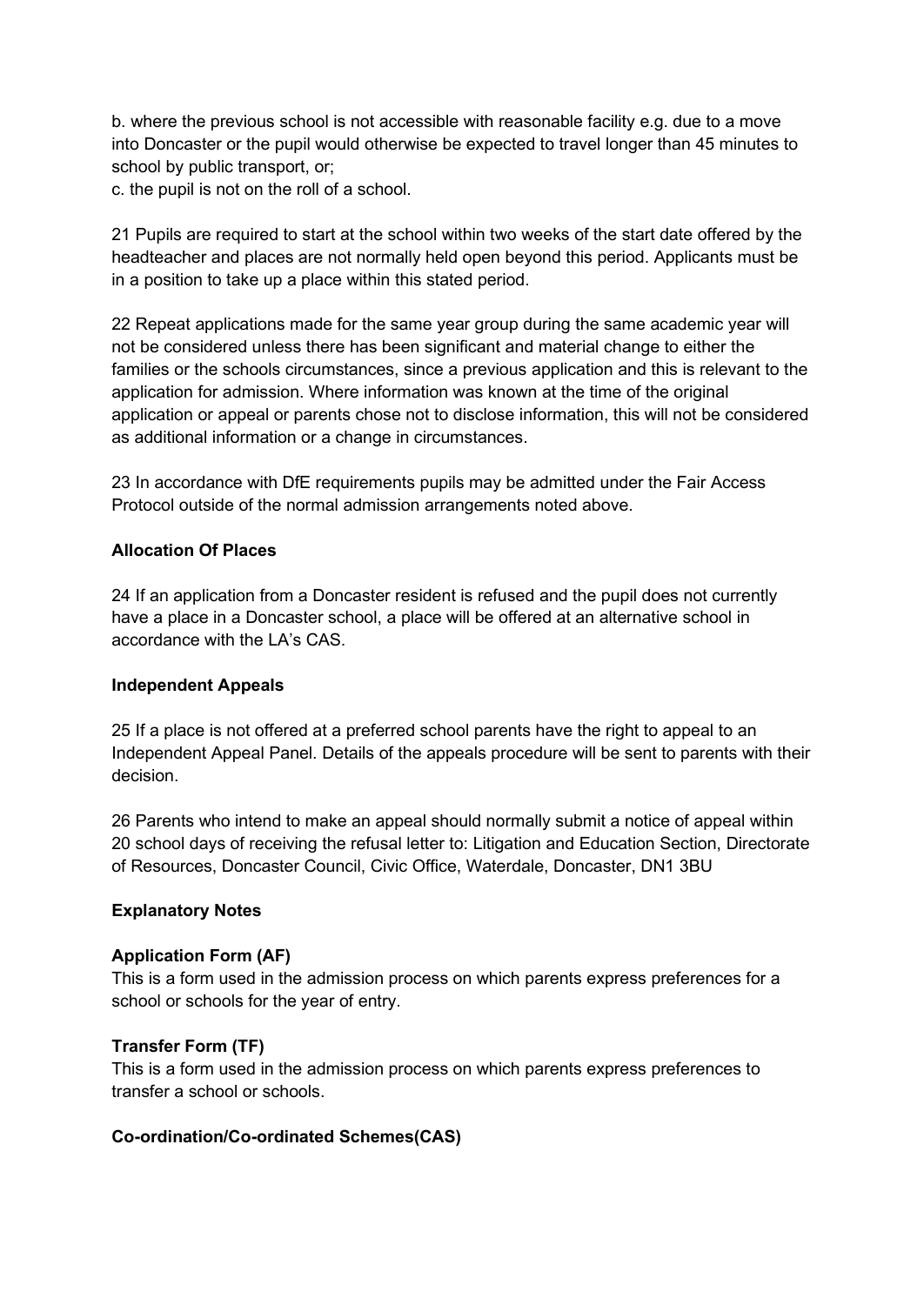All local authorities are required to co-ordinate the admission arrangements for residents within their area whereby parents will submit an AF or TF to their home LA who will then ensure, as far as is possible, that a single offer of a place is sent to parents.

# **Children who are Looked After Children and all previously Looked After Childre**n

A 'looked after child' is a child who is (a) in the care of a local authority, or (b) being provided with accommodation by a local authority in the exercise of their social services functions (see the definition in Section 22(1) of the Children Act 1989) at the time of making an application to a school. This includes children who were adopted under the Adoption Act 1976 (see section 12 adoption orders) and children who were adopted under the Adoption and Childrens Act 2002 (see section 46 adoption orders). Child arrangements orders are defined in s.8 of the Children Act 1989, as amended by s.12 of the Children and Families Act 2014. Child arrangements orders replace residence orders and any residence order in force prior to 22 April 2014 is deemed to be a child arrangements order. See Section 14A of the Children Act 1989 which defines a 'special guardianship order' as an order appointing one or more individuals to be a child's special guardian (or special guardians). This includes those who appear to have been in state care outside of England and ceased to be in state care as a result of being adopted.

## **Ordinarily Resident/Residence**

Reference to where a child is ordinarily resident means that they are habitually and normally resident at their address, other than for occasional absences, for a settled purpose which is not solely to receive education. An address will only be considered when they are living there. This includes updating the position on a waiting list.

# **List of Link Schools**

| <b>Owston Park Primary</b>        | <b>Carcroft Primary</b>                |
|-----------------------------------|----------------------------------------|
| <b>Adwick Primary</b>             | <b>Woodlands Primary</b>               |
| <b>Highfields Primary Academy</b> | Hooton Pagnell All Saints CofE Primary |

#### Outwood Academy Adwick

#### Outwood Academy Danum

| <b>Kingfisher Primary Academy</b> | Sandringham Primary       |
|-----------------------------------|---------------------------|
| <b>Park Primary</b>               | <b>Town Field Primary</b> |
| <b>Intake Primary</b>             | <b>Plover Primary</b>     |

### **Specific Circumstances For Refusal**

An application will normally be agreed if there are sufficient places unless specific circumstances apply, as outlined in the School Admissions Code or as part of the Local Authority's In Year Fair Access Policy.

### **General Information**